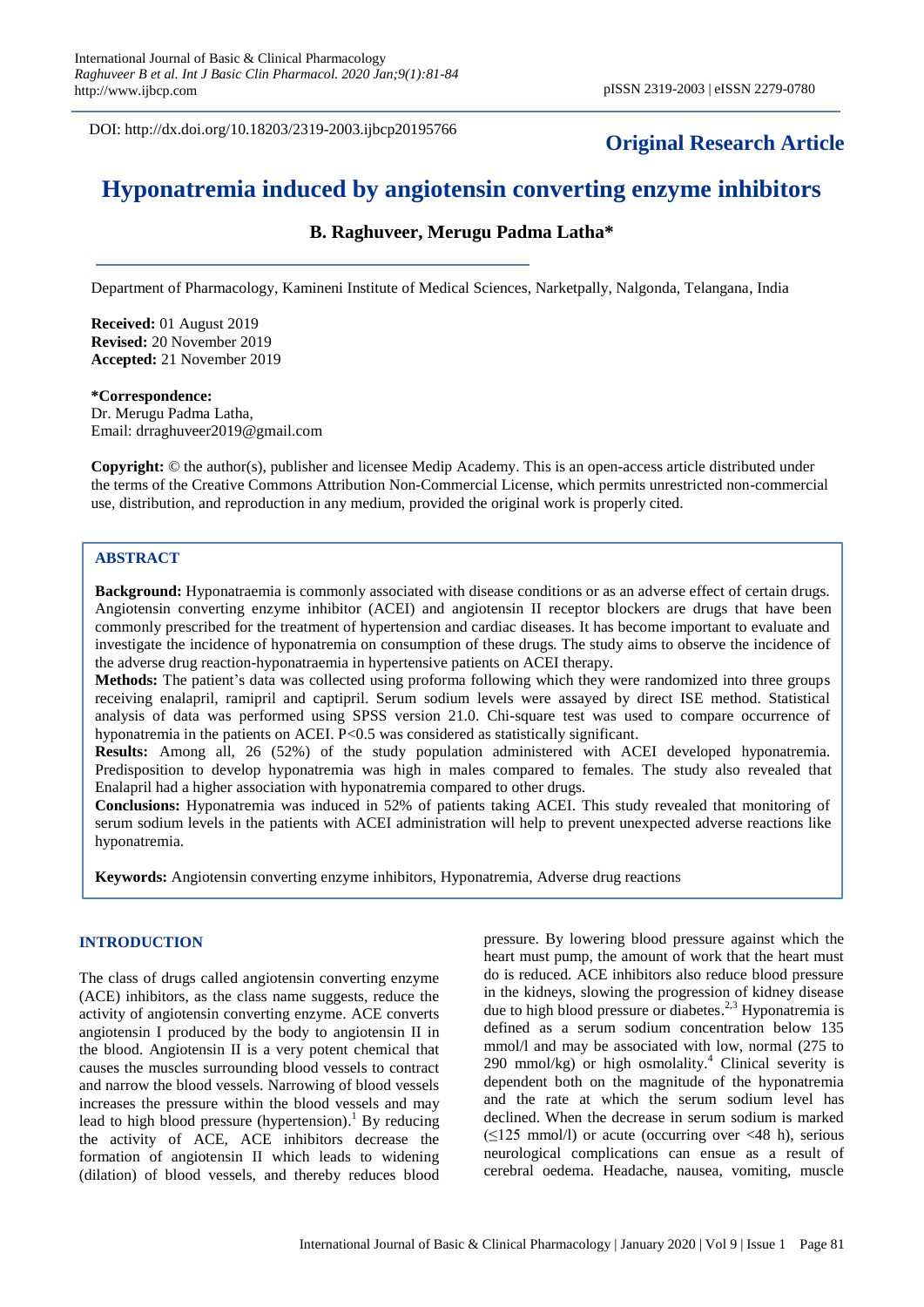cramps, lethargy, restlessness, disorientation, and depressed reflexes can be observed. Complications of severe and rapidly evolving hyponatremia include seizures, coma, permanent brain damage, respiratory arrest, brain‐stem herniation, and death. Diagnosis is based on a detailed clinical history and physical examination, serum and urinary sodium and plasma osmolality. 5-7 Hyponatraemia is commonly associated with disease conditions or as an adverse effect of certain drugs. With increasing polypharmacy and an ageing population, the prevalence of drug-induced hyponatraemia is likely to increase. <sup>8</sup> Most patients with drug-induced hyponatraemia are asymptomatic and the diagnosis is made incidentally following routine blood tests. <sup>9</sup> Angiotensin converting enzyme inhibitor (ACEI) and angiotensin II receptor blockers (ARB) are drugs that have been commonly prescribed for the treatment of hypertension and cardiac diseases. It has become important to evaluate and investigate the incidence of hyponatremia on consumption of these drugs.

## **METHODS**

## *Place of study*

This study was placed at Kamineni Institute of Medical Sciences, Narketpally, Nalgonda, Telangana, India.

## *Type of study*

This was a cross-sectional study.

#### *Sample collection*

Sample size was 50.

*Sampling methods:* Consecutive sampling.

## *Inclusion criteria*

Patients above 18 years, both sex, having ACEI for minimum of one month were included in the study.

## *Exclusion criteria*

Patients with known renal failure, history of diarrhoea during past one week and intake of additional drugs that have been known to cause hyponatremia were excluded from the study.

#### *Statistical methods*

Statistical analysis of data was performed using SPSS version 21.0. Chi-square test was used to compare occurrence of hyponatremia in the patients on ACEI. P<0.5 was considered as statistically significant.

Serum sodium levels were assayed in patients taking ACEI and ARB; 50 patients were recruited. The patient's

age, sex, drug dosage, frequency of the drug administration was collected using a proforma. Statistical analysis of data was performed using SPSS version 21.0.

## **RESULTS**

#### *Incidence of hyponatremia*

Among all, 52% (26) of the study population administered with ACEI developed hyponatremia. Predisposition to develop hyponatremia was high in males (70%) compared to females (25%). Incidence of hypoanatremia was more (60.7%) in the older age group (56-75 years) compared to the 45-55 years age group.

#### **Table 1: Incidence of hyponatremia.**

|                 | <b>Total no. of subjects</b> |                                    | <b>Subjects who</b><br>developed<br>hyponatremia |                                           |  |
|-----------------|------------------------------|------------------------------------|--------------------------------------------------|-------------------------------------------|--|
| <b>Variable</b> | N(%)                         | Mean<br>sodium<br>level<br>(mEq/I) | N(%)                                             | <b>Mean</b><br>sodium<br>level<br>(mEq/I) |  |
| Gender          |                              |                                    |                                                  |                                           |  |
| Male            | 30(60)                       | 133.1                              | 21 (70)                                          | 129.6                                     |  |
| Female          | 20(40)                       | 135.8                              | 5(25)                                            | 130.9                                     |  |
| Age (in years)  |                              |                                    |                                                  |                                           |  |
| $45 - 55$       | 22 (44)                      | 135.4                              | 8 (36)                                           | 130.2                                     |  |
| $55 - 65$       | 14(28)                       | 132.8                              | 9(65)                                            | 130.5                                     |  |
| >65             | 14(28)                       | 135.2                              | 8(57)                                            | 129.6                                     |  |
| <b>Total</b>    | 50 (100)                     | 136.0                              | 26(52)                                           | 130.3                                     |  |

#### *Hyponatremia induced by individual drugs*

10 (63%) subjects who were prescribed enalapril developed hyponatremia, whereas 14 (50%) and 1 (17%) subjects who were prescribed ramipril and captopril respectively developed hyponatremia.

#### **Table 2: Hyponatremia induced by individual drugs.**

| Drug             | <b>Total no. of</b><br>subjects | <b>Subjects who developed</b><br>hyponatremia $(\% )$ |
|------------------|---------------------------------|-------------------------------------------------------|
| <b>Enalapril</b> | 16                              | 10(63)                                                |
| Ramipril         | 28                              | 14 (50)                                               |
| Captipril        |                                 | 1(17)                                                 |

#### **DISCUSSION**

Drug induced hyponatraemia is commonly associated with diuretics, selective serotonin reuptake inhibitors and antiepileptics. With increasing polypharmacy and an aging population, the prevalence of drug induced hyponatraemia is likely to increase. Angiotensin converting enzyme inhibitors are a group of vasodilators which are frequently used for the treatment of hypertension and congestive cardiac failure. They have been found to cause significant hyponatraemia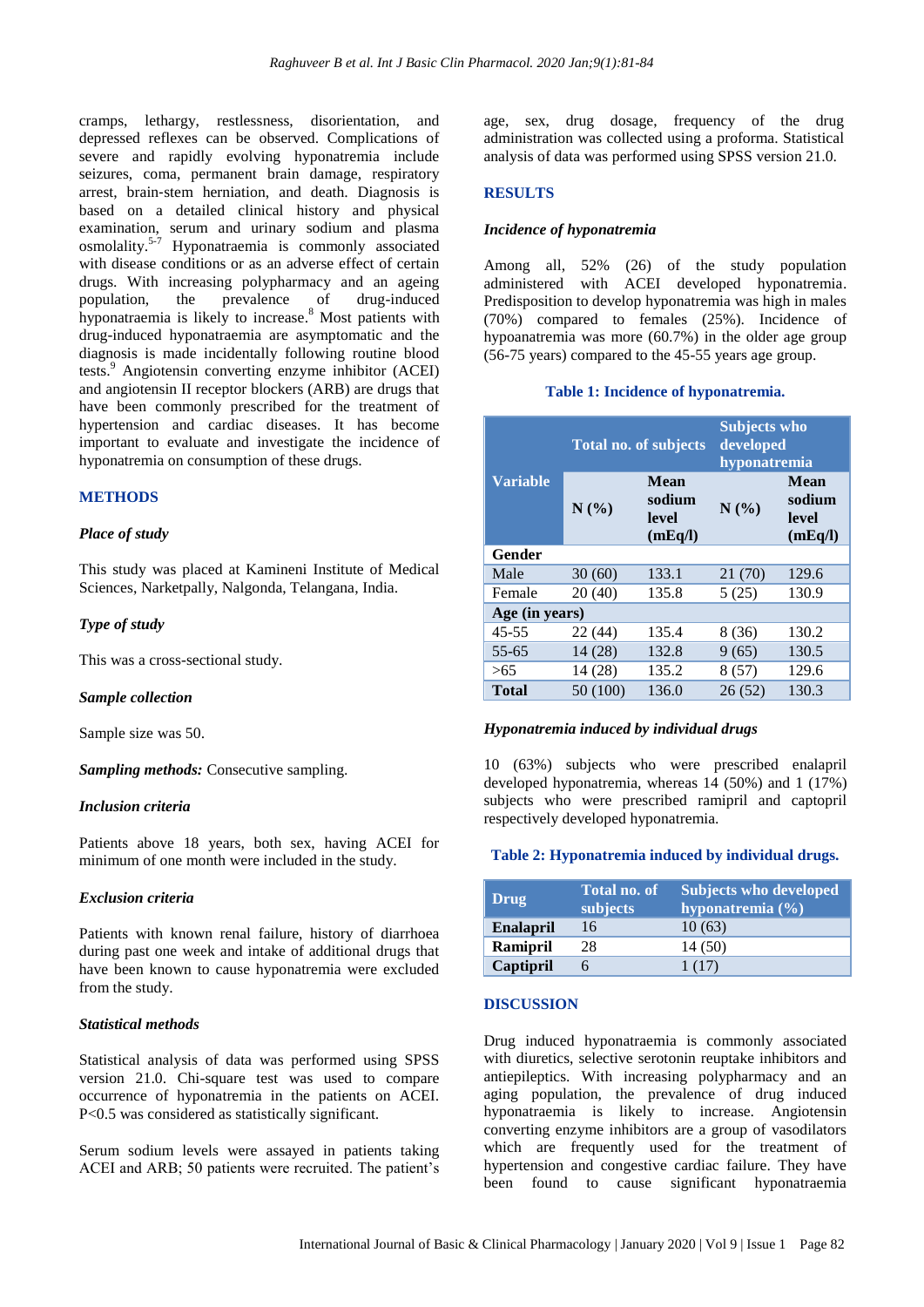occasionally, alone or in combination with diuretics or salt restriction. Approximately 20 cases of severe hyponatraemia with ACE inhibitors have been reported in literature. ACE inhibitors in antihypertensive doses may block conversion of angiotensin I to angiotensin II in the peripheral circulation but not in the brain. Increased circulating angiotensin I enters the brain and is converted to angiotensin II, which may stimulate thirst and release of ADH from the hypothalamus, eventually leading to hyponatraemia. The present study revealed the occurrence of hyponatremia in 52% of the participants on ACEI (Table 1). This finding coincides with more incidence of hyponatremia with the case reports on ACEI induced hyponatremia. <sup>10</sup> A previous study on losartan had reported higher susceptibility of females to hyponatremia compared to men.<sup>11</sup> However, the present study results indicate higher susceptibility of males compared to females. Incidence of hyponatremia was high in the age group 56-75 years compared to the lower age groups (44- 55 years). However, the magnitude of serum sodium lowering was found to be higher in patients above 66 years of age. These results coincide with those of similar studies.<sup>12,13</sup> Assessment and management of a patient with hyponatraemia depends on the clinical status and the likelihood that one or more drugs are responsible. Most hyponatraemic patients would be asymptomatic. Patients with moderate to severe hyponatraemia may present with symptoms like anorexia, nausea, restlessness, muscle weakness, spasm or cramps, confusion, irritability, convulsions and coma. Alternative explanations for these clinical features should always be considered. Conditions which may be responsible for hyponatraemia like cardiac, liver and renal failure should be ruled out. <sup>14</sup> A careful history, examination and clinical assessment of fluid status are needed to exclude non drug causes of hyponatraemia. Raised blood sugar or urea level, pseudohyponatraemia due to hypertriglyceridaemia and paraproteinaemia and other occult co-morbidities like hypothyroidism and hypoadrenalism should be excluded. <sup>15</sup> Syndrome of inappropriate anti diuretic harmone due to some malignancy or central nervous system lesion should also be looked for. In mild to moderate cases of ACE inhibitors induced hyponatraemia or drug induced hyponatraemia with a normovolaemic fluid status clinically, ceasing the offending drug and gentle fluid restriction would improve serum sodium levels gradually within a week.<sup>16,17</sup> In an acutely unwell patient due to severe drug induced hyponatraemia, severe fluid restriction or infusion of hypertonic saline may be required. ACE inhibitors have some potassium retaining properties but serum potassium level usually remains within normal limits when an ACE inhibitor is used alone. 18,19 Patients may show hypokalaemia if thiazide or loop diuretics are used concomitantly with ACE inhibitors.

## **CONCLUSION**

Among all, 26 (52%) of the study population administered with ACEI developed hyponatremia. This

study revealed that monitoring of serum sodium levels in the patients with ACEI administration will help to prevent unexpected adverse reactions like hyponatremia.

*Funding: No funding sources*

*Conflict of interest: None declared Ethical approval: The study was approved by the Institutional Ethics Committee*

#### **REFERENCES**

- 1. Miller M, Morley JE, Rubenstein LZ. Hyponatraemia in a nursing home population. J Am Geriatr Soc. 1995;43:1410-3.
- 2. Arieff AI, Llach F, Massry SG. Neurological manifestations and morbidity of hyponatraemia: correlation with brain water and electrolytes. Medicine (Baltimore). 1996;55:121-9.
- 3. Arieff AI. Hyponatraemia, convulsions, respiratory arrest, and permanent brain damage after elective surgery in healthy women. N Eng J Med. 1986;314:1529-35.
- 4. Riquelme A, Mendez F, Ortiz AM. Severe and recent hyponatraemia and hypokalemia associated to the use of hydrochlorothiazide, enalapril and citalopram. Clinical case. Rev Med Chil. 1999;127(10):1223-8.
- 5. Christensen O, Sorensen HA, Almdal TP. Adverse effects of selective serotonin inhibitors. Hyponatraemia caused by Schwartz-Bartter syndrome. Ugesker Laeger. 1996;158(48):6920-2.
- 6. Hess B, Keusch G, Neftel K, Bansky G. Severe electrolyte disorders during therapy of heart failure with ACE inhibitor enalapril. Schweiz Med Wochenschr. 1986;116(39):1331-6.
- 7. Gonzalez-Martinez H, Gaspard JJ, Espino DV. Hyponatraemia due to enalapril in elderly patient. Arch Fam Med 1993;2(7):791-3.
- 8. Subramanian D, Ayus JC. Case report. Severe symptomatic hyponatraemia associated with lisinopril therapy. Am J Med Sci. 1992;303(3):177-9.
- 9. Al-Mufti HI, Arieff AI. Captopril-induced hyponatremia with irreversible neurologic damage. Am J Med. 1985;79(6):769-71.
- 10. Kinoshita H, Kobayashi K, Yaguramaki T, Yasuda M, Fujiki K, Tomiyama J, et al. Losartan potassium/hydrochlorothiazide (Preminent®) and hyponatremia: Case series of 40 patients. Human Exp Toxicol. 2011;30(9):1409-14.
- 11. Tilly Gentric A. Severe hyponatremia associated with ramipril therapy in an old woman. J Am Geriatr Society. 1995;43(12):1448-79.
- 12. Castrillon JL, Mediavilla A, Mendez MA, Cavada E, Carrascosa M, Valle R. Syndrome of Inappropriate Antidiuretic Hormone Secretion (SIADH) and enalapril. J Internal Med. 1993;233(1):89-91.
- 13. Chakithandy S, Evans R, Vyakarnam P. Acute severe hyponatraemia and seizures associated with postoperative enalapril administration. Anaesth Intensive Care. 2009;37(4):673-74.